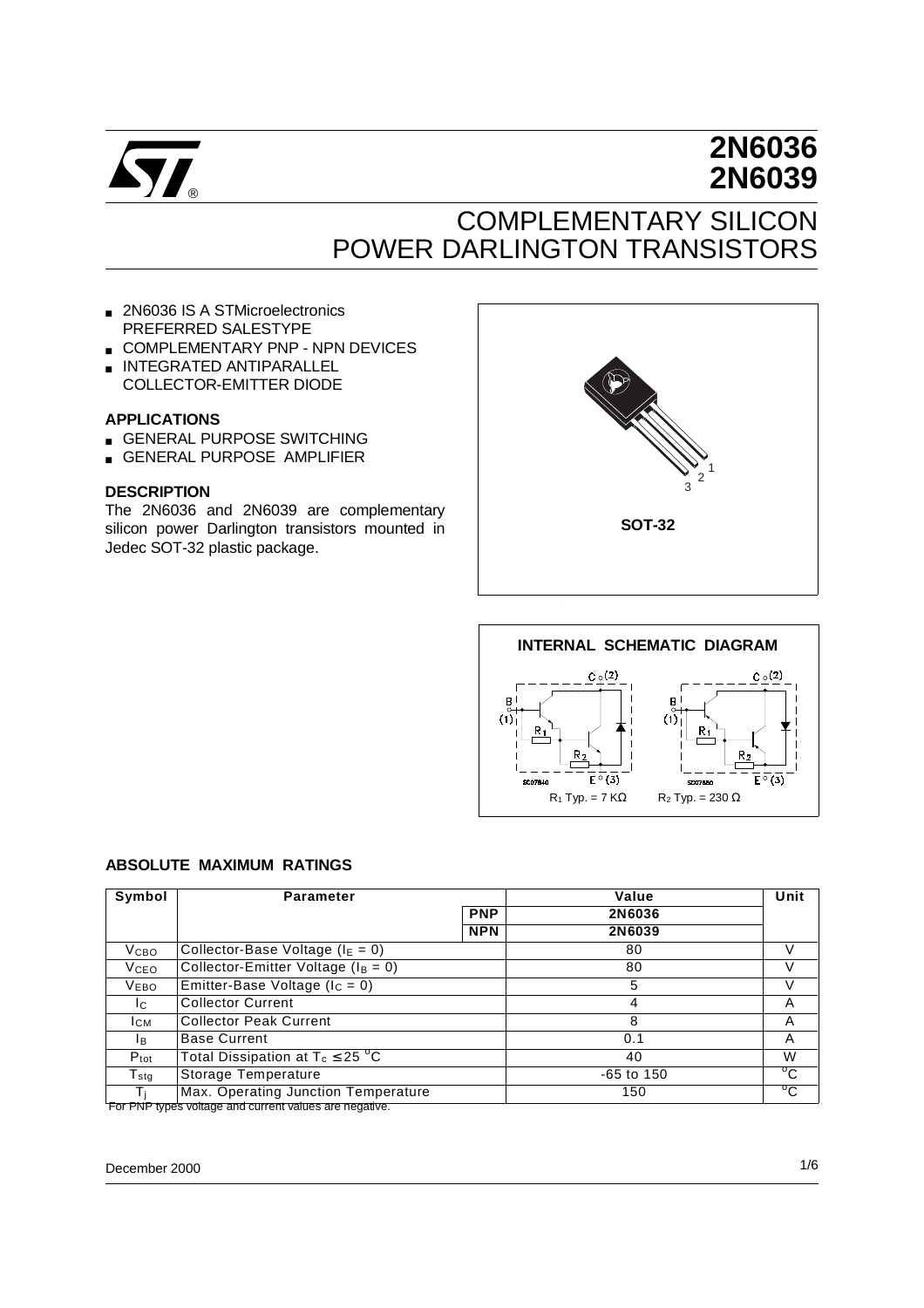## **THERMAL DATA**

| $R$ thi-case         |  | Thermal Resistance Junction-case    | Max |      | $\rm ^{o}C/M$ |
|----------------------|--|-------------------------------------|-----|------|---------------|
| $R_{\text{thi-amb}}$ |  | Thermal Resistance Junction-ambient | Max | 83.3 | $\rm ^{o}C/W$ |

## **ELECTRICAL CHARACTERISTICS**  $(T_{\text{case}} = 25 \text{ °C}$  unless otherwise specified)

| Symbol           | <b>Parameter</b>                                | <b>Test Conditions</b>                             | Min. | Typ. | Max.  | Unit   |
|------------------|-------------------------------------------------|----------------------------------------------------|------|------|-------|--------|
| $I_{CEX}$        | <b>Collector Cut-off</b>                        | $V_{CE}$ = rated $V_{CEO}$                         |      |      | 0.1   | mA     |
|                  | Current ( $V_{BE} = -1.5V$ )                    | $V_{CE}$ = rated $V_{CEO}$ T <sub>c</sub> = 125 °C |      |      | 0.5   | mA     |
| Ісво             | <b>Collector Cut-off</b><br>Current $(I_E = 0)$ | $V_{CE}$ = rated $V_{CBO}$                         |      |      | 0.1   | mA     |
| I <sub>CEO</sub> | Collector Cut-off<br>Current $(I_B = 0)$        | $V_{CE}$ = rated $V_{CEO}$                         |      |      | 0.1   | mA     |
| <b>IEBO</b>      | <b>Emitter Cut-off Current</b><br>$(I_C = 0)$   | $V_{FB} = 5 V$                                     |      |      | 2     | mA     |
| $VCEO(sus)*$     | Collector-Emitter<br>Sustaining Voltage         | $c = 100$ mA                                       | 80   |      |       | $\vee$ |
| $VCE(sat)*$      | Collector-Emitter                               | $c = 2A$<br>$I_B = 8 \text{ mA}$                   |      |      | 2     | $\vee$ |
|                  | <b>Saturation Voltage</b>                       | $c = 4A$<br>$I_B = 40 \text{ mA}$                  |      |      | 3     | V      |
| $V_{BE(sat)}$ *  | Base-Emitter<br><b>Saturation Voltage</b>       | $I_C = 4 A$<br>$I_B = 40 \text{ mA}$               |      |      | 4     | $\vee$ |
| $V_{BE}$ *       | Base-Emitter Voltage                            | $V_{CE} = 3 V$<br>$c = 2A$                         |      |      | 2.8   | V      |
| $h_{FE}$ *       | DC Current Gain                                 | $I_C = 0.5 A$ $V_{CE} = 3 V$                       | 500  |      |       |        |
|                  |                                                 | $I_C = 2 A$ $V_{CE} = 3 V$                         | 750  |      | 15000 |        |
|                  |                                                 | $I_C = 4 A$ $V_{CF} = 3 V$                         | 100  |      |       |        |
| h <sub>fe</sub>  | Small Signal Current<br>Gain                    | $I_C = 0.75$ A $V_{CE} = 10$ V $f = 1$ KHz         | 25   |      |       |        |
| Ссво             | <b>Collector Base</b>                           | $I_E = 0$ $V_{CB} = 10$ V<br>$f = 1MHz$            |      |      |       |        |
|                  | Capacitance                                     | for NPN types                                      |      |      | 100   | рF     |
|                  |                                                 | for PNP types                                      |      |      | 200   | рF     |

 $*$  Pulsed: Pulse duration = 300  $\mu$ s, duty cycle 1.5 %

Safe Operating Area **Derating Curve** Derating Curve



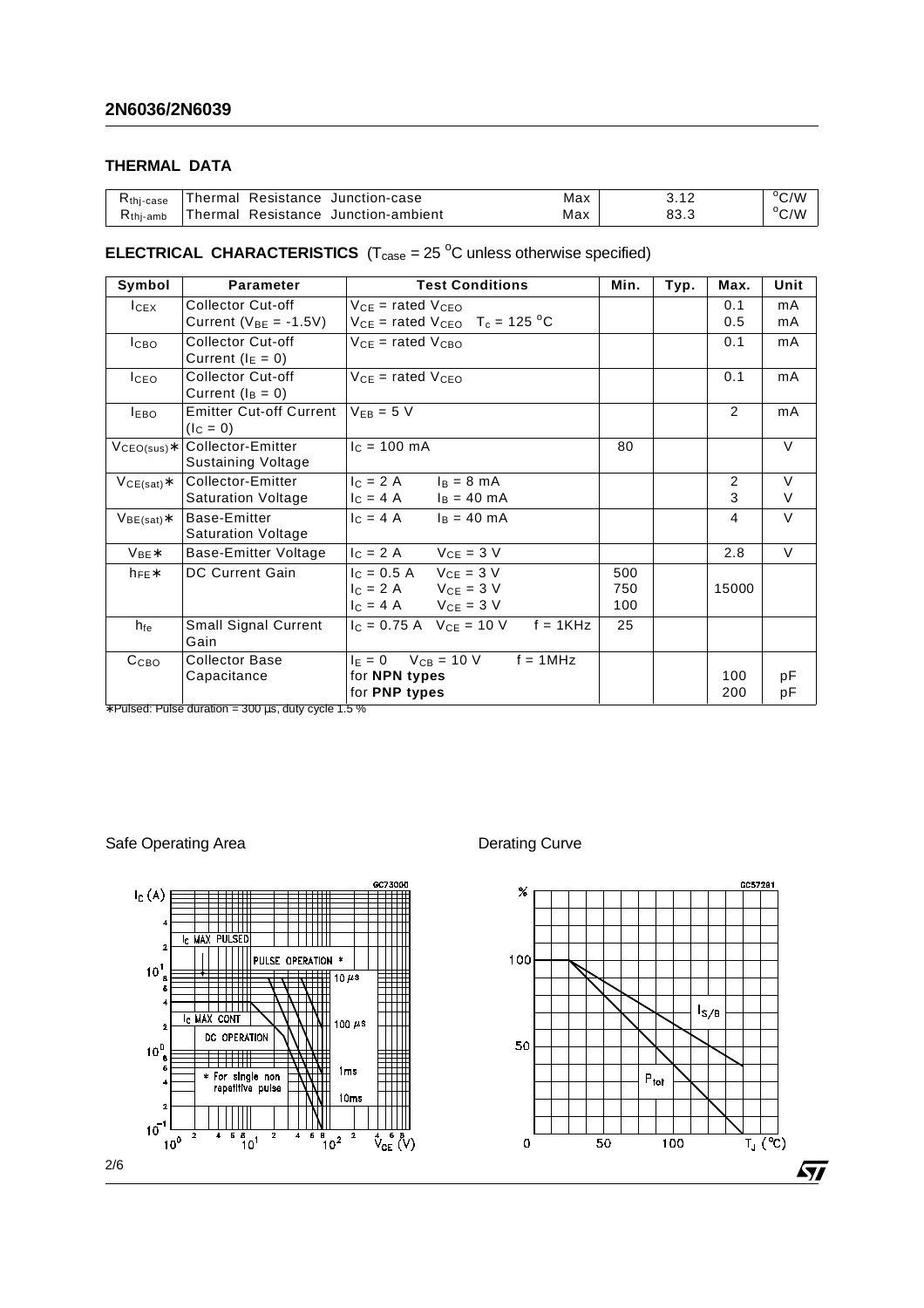#### DC Current Gain (NPN type)



Collector Emitter Saturation Voltage (NPN type)



Base Emitter Saturation Voltage (NPN type)



DC Current Gain (PNP type)



Collector Emitter Saturation Voltage (PNP type)



Base Emitter Saturation Voltage (PNP type)

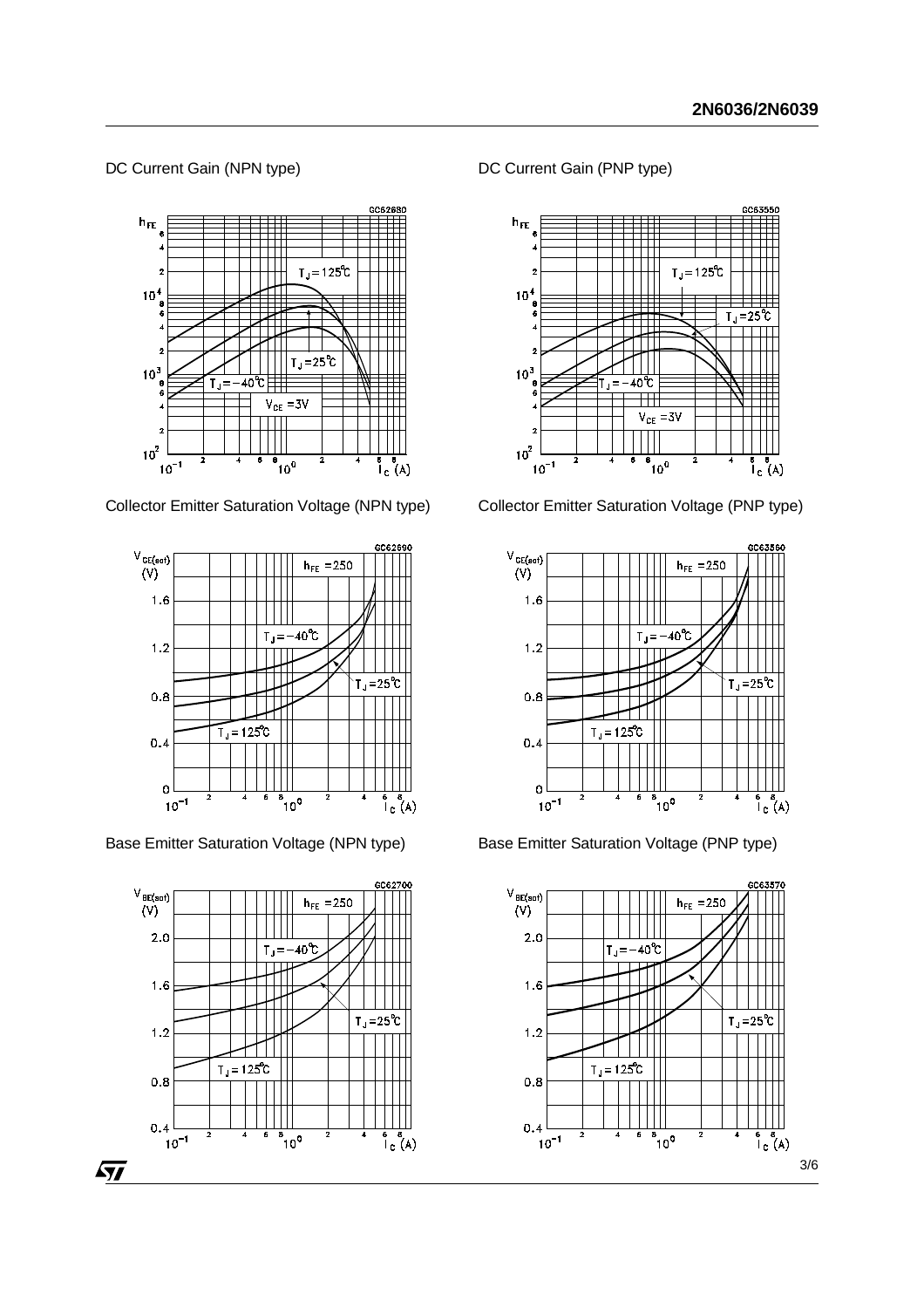GC62710  $V_{BE\, (on)}$ <br> $(V)$  $V_{CE} = 3V$  $T_J = 125 °C$  $\overline{4}$  $\overline{3}$  $\overline{2}$  $\mathbf{1}$  $T_{\rm d}$  = 25 $^{\circ}$ C  $T_{\text{J}} = -40 \degree C$  $\mathbf 0$  $0.8$  $1.2$  $1.6$ 2.0  $I_c(A)$  $0.4$ 

Base-Emitter On Voltage (NPN type)

Freewheel Diode Forward Voltage (NPN type)



Base-Emitter On Voltage (PNP type)



Freewheel Diode Forward Voltage (PNP type)



 $\sqrt{1}$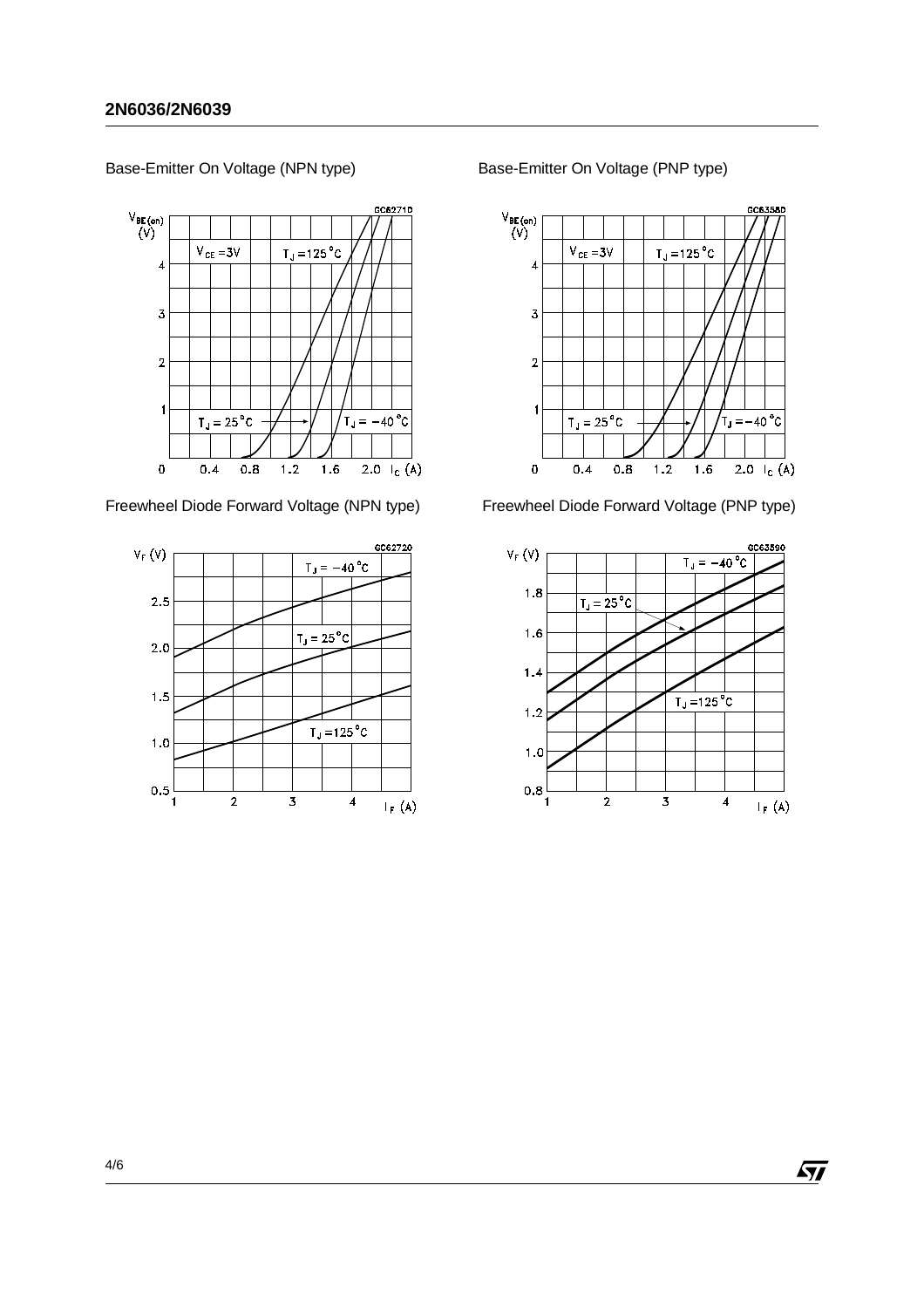| DIM.         | mm             |      |      | inch  |       |       |  |
|--------------|----------------|------|------|-------|-------|-------|--|
|              | MIN.           | TYP. | MAX. | MIN.  | TYP.  | MAX.  |  |
| $\mathsf{A}$ | 7.4            |      | 7.8  | 0.291 |       | 0.307 |  |
| $\sf B$      | 10.5           |      | 10.8 | 0.413 |       | 0.445 |  |
| $\sf b$      | 0.7            |      | 0.9  | 0.028 |       | 0.035 |  |
| b1           | 0.49           |      | 0.75 | 0.019 |       | 0.030 |  |
| $\mathbf C$  | 2.4            |      | 2.7  | 0.040 |       | 0.106 |  |
| c1           | 1.0            |      | 1.3  | 0.039 |       | 0.050 |  |
| D            | 15.4           |      | 16.0 | 0.606 |       | 0.629 |  |
| ${\bf e}$    |                | 2.2  |      |       | 0.087 |       |  |
| e3           | 4.15           |      | 4.65 | 0.163 |       | 0.183 |  |
| F            |                | 3.8  |      |       | 0.150 |       |  |
| G            | $\mathfrak{S}$ |      | 3.2  | 0.118 |       | 0.126 |  |
| $\mathsf{H}$ |                |      | 2.54 |       |       | 0.100 |  |





 $\sqrt{M}$ 

5/6